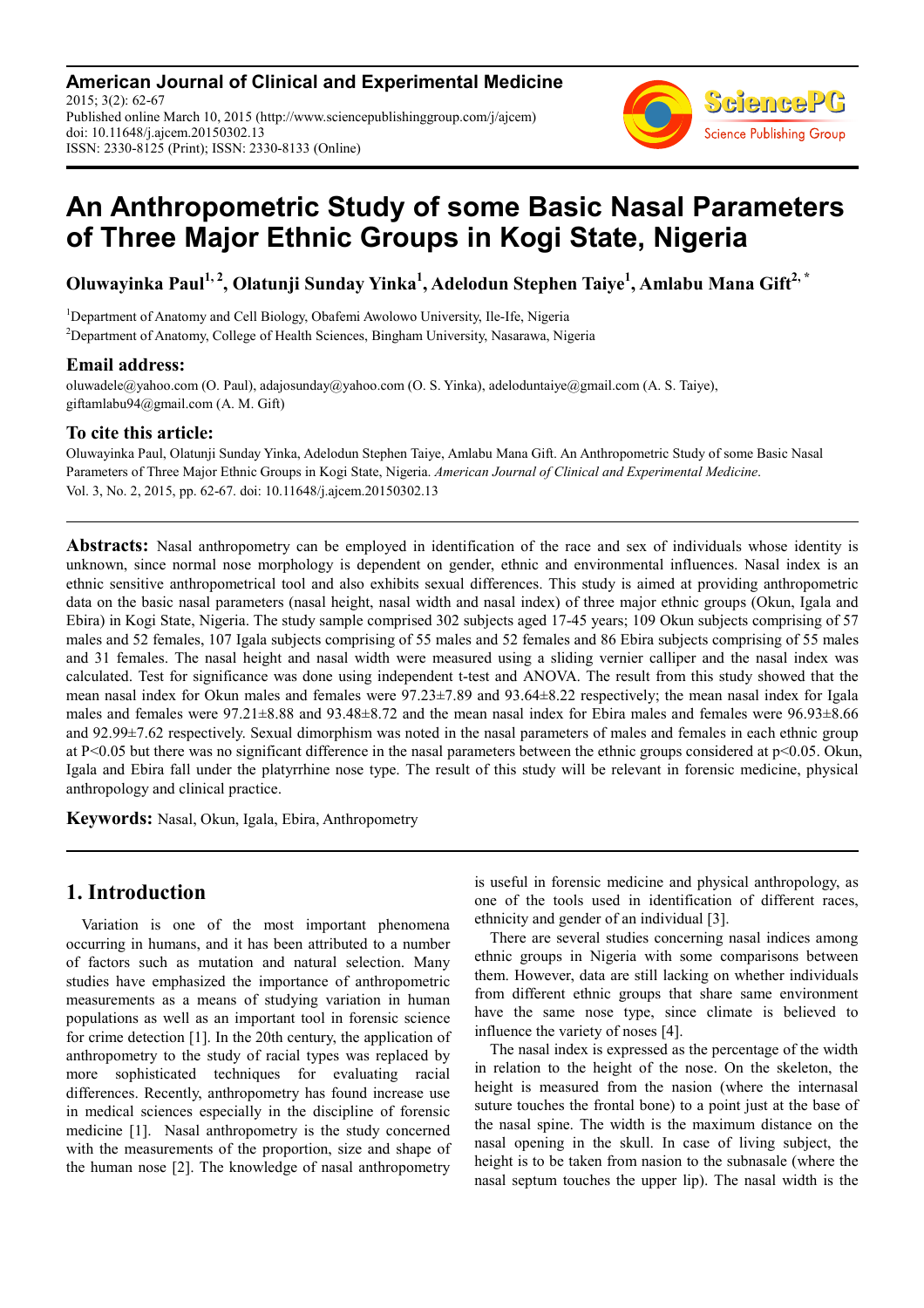highest distance between the two alae or two nasal wings in natural condition. Normally, the nasal index on skeleton and the nasal index on the living subject never correspond to one another [5].

In anthropology and forensic medicine, the knowledge of nasal index is relevant in distinguishing the race, ethnicity and sex of individuals whose identity is not known [1, 6]. Nasal index is also useful in the analysis and classification of fossil remains as well as the study of living population [7].

In clinical practice, nasal index is useful in rhinoplastic surgery (plastic surgery of the nose) as nasal analysis is the first step a rhinoplastic surgeon takes to change the size or shape of the nose for a desired aesthetic effect. Also, nasal analysis of a particular ethnic group can help the rhinoplastic surgeon change the shape of nose of a patient without compromising the patient's desire to maintain his cosmetic status [8].

Nasal index measurement in healthy individuals is also useful for dysmorphologists in the early diagnosis of some dysmorphic syndromes like cleft lip and cleft palate which are associated with nose disorders [3].

### *1.1. Nasal Index as an Anthropometric Tool*

Nasal index is the ratio of nasal width (NW) to nasal height (NH) multiplied by 100 [9]. Nasal Width (NW) is measured as a straight distance at right angle to the nasal height from ala to ala. The Nasal Height (NH) is measured as a distance between the nasion and subnasale [1].

Various studies have indicated racial and ethnic differences in nasal index amongst different populations. The shape of the nose can be determined by environmental climate conditions [10] with narrower nose being favoured in cold and dry climate and broader nose in warmer and moist climates as a result of natural selection [9].

The people with broad nose and wide nasal aperture generally live under hot moist conditions where they can inhale large quantities of warm and moist air without causing any harm to their respiratory organs. On the contrary, the people in cold and dry climate possess the narrower and longer nose which is more effective in warming the cold air before it passes on to the lungs [5].

### *1.2. Nose Types Based on Nasal Index Classification*

There is a wide variation in the size and shape of the nose and ethnic influences can result in different appearance of the nose [11]. The shape of human nose can be classified based on morphology and nasal indices [12, 13].

Morphologically, the human nose can be classified into;

- roman or aquiline nose,
- the Greek or straight nose,
- the Nubian nose,
- the hawk nose,
- the snub nose and
- the celestial or turn up nose

The Roman or Aquiline Nose is convex in shape, like a hook. It is also known as 'hooknose' because of its shape. The Greek or Straight Nose is perfectly straight with no curves or hooked like shape. The Nubian Nose has wide nostrils, it is generally a little narrow at the top, thick and broad at the middle and wide at the end. The Hawk Nose is so called because it is very convex, to the extent that it almost looks like a bow. It is very thin and sharp as well. Snub Nose is quite short in length and is neither sharp, nor hook like nor wide. The turn up Nose is also called as the Celestial nose; it is so called because it runs continuously from the eyes towards the tip [12].

Based on nasal index, the nose can be classified into;

- leptorrhine (long and narrow nose),
- the mesorrhine (medium) and
- the platyrrhine (broad nose) nose types.

A nose type is said to be leptorrhine if the nasal index is 69.9 or less, mesorrhine if the nasal index is between 70-84.9 and platyrrhine if the nasal index is 85 and above [6,14]. The platyrrhine nose type is characterized by a very prominent ala lobule with a full or rounded nasal tip. The mesorrhine nose type is characterized by a less prominent lobule with a more defined nasal tip and the leptorrhine type of nose is characterized by least prominent ala lobule with a well defined nasal tip [15].

Most Caucasians have the leptorrhine type of nose which is long and narrow. The Indo-Aryan is also similar to the European, possessing a fine nose [16]. In Jingpo people in China are mesorrhine [17]. Indo-African [16] and Afro-American [18] have platyrrhine nose type. Risley [19] reported that the nasal index of Africans is basically platyrrhine. Carleton [20] showed that the negroid race mainly of African descent have the platyrrhine type of nose. Sarka [5] reported that the nose of Australian aborigines differ from that of the Negros by more deeply depressed root.

### *1.3. Kogi State*

Kogi State is one of the states in North-Central zone of Nigeria. The state capital, Lokoja is located between latitudes  $7^{0}46^{1}N - 7^{0}52^{1}N$  and longitudes  $6^{0}38^{1}E - 6^{0}46^{1}E$  [21]. The rainfall in this part of the country is between 804.5- 1767.1mm with dry and wet seasons and mean annual temperature of  $28.03^{\circ}$ C [21]. Igala, Ebira and Okun are the major ethnic groups in Kogi State. The Igala are the main ethnic group east of Niger while the Ebira and Okun live west of the river [22].

# **2. Materials and Methods**

### *2.1. Sample Population*

The study was carried out using a total sample size of three hundred and two (302) subjects which comprised of one hundred and nine (109) Okun subjects of which fifty-seven (57) were males and fifty-two (52) were females, one hundred and seven (107) Igala subjects of which fifty-five (55) were males and fifty-two (52) were females and eightysix (86) Ebira subjects of which fifty-five (55) were males and thirty-one (31) were females. Subjects were selected by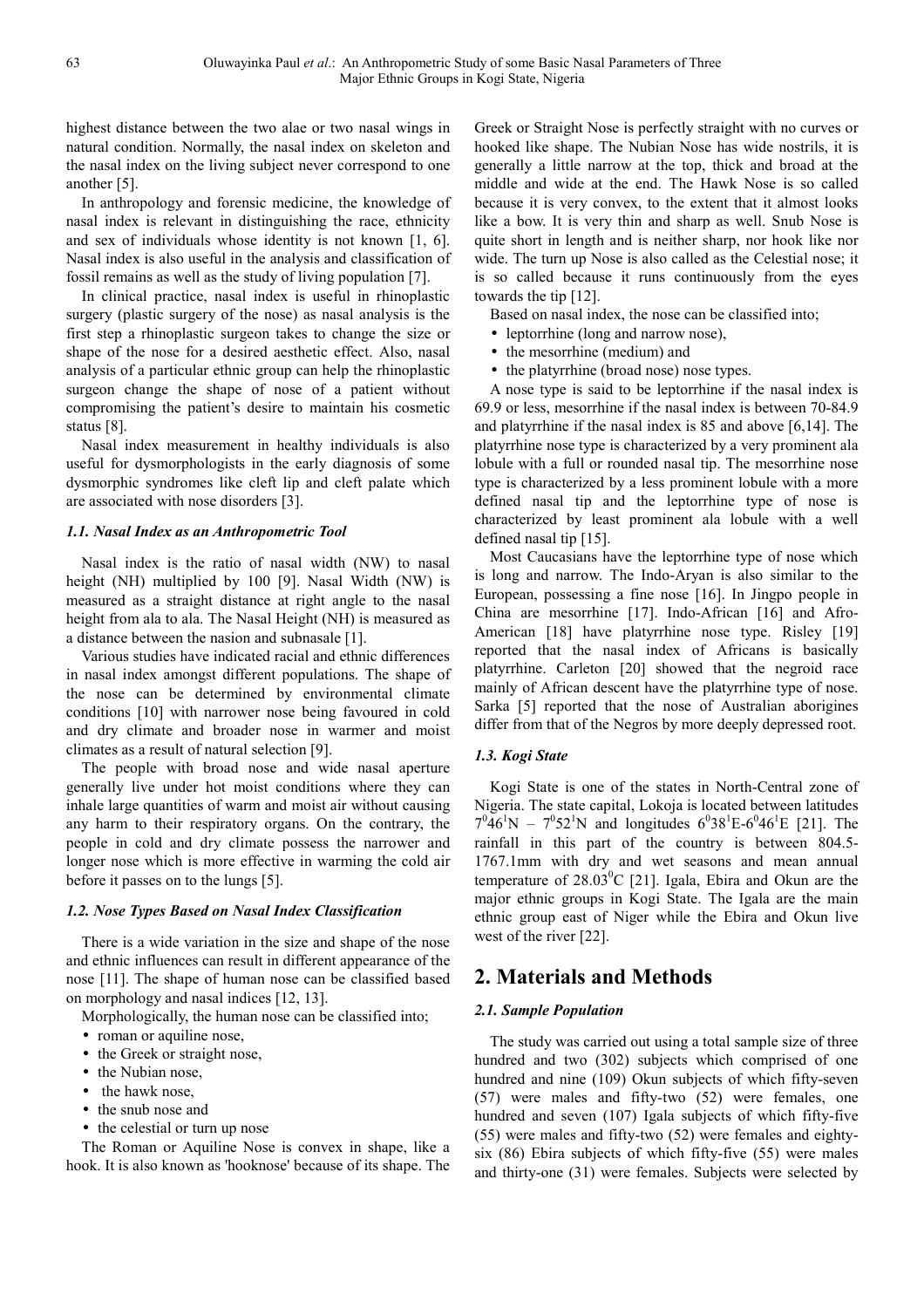random sampling from Kogi State University, Anyigba, Kogi State. The ages studied were between 17-45 years.

#### *2.2. List of Tools Used in Data Collection*

A manual type of sliding vernier calliper by Esal, China; SPSS 14.0, Microsoft Excel 2007, a questionnaire which consisted of sex, age, tribe and tribe of parents of the subject, pen, and notebook.

#### *2.3. Criteria for Inclusion or Exclusion*

The subjects were Okun, Igala or Ebira by both parents.

Subjects who had trauma of the nose, cleft lip or cleft palate were excluded from the study also subjects who had a history of plastic surgery of the nose were excluded.

#### *2.4. Measurements*

The direct method described by Anas and Saleh, 2014 was used. With this method, measurements were done with subjects sitting on the chair in a relaxed condition and head in anatomical position (directed anteriorly). Measurements were done by one observer to prevent inter-observer error and each measurement was taken twice and average taken. The measurements were done to the nearest 0.01 mm. The height of the nose was measured from the nasion to the subnasale using a sliding vernier calliper. To determine this height, measurements were taken at a point where the nasal

bone intersects with the frontal bone (nasion) to the point where the nasal septum merges with the skin of the upper lip (subnasale). The width of the nose (maximum width of the nose) was measured at right angle to the nasal height from ala to ala.

Nasal Index was then calculated as follows:

Nasal Index = (Nasal width/Nasal height) multiplied by hundred. (Anas and Saleh, 2014)

Mathematically;

Nasal Index (N.I) = 
$$
\frac{\text{Nasal width (NW)}}{\text{Nasal height (NH)}} \times 100
$$

#### *2.5. Statistical Analysis*

Data were analyzed using SPSS Windows Version 14.0 (SPSS Inc, IBM, UK). Descriptive statistics of mean standard deviation and percentage were used to summarize the data obtained. Two-sided P values were calculated using the Paired sample T test for observed variables. P values < 0.05 were considered statistically significant.

# **3. Results**

The results consisting of the statistical analysis with respect to the nasal parameters (nasal height, nasal width and nasal index) of each ethnic group are shown in the tables below;

*Table 1. The nasal height of the Igala, Ebira and Okun ethnic groups based on sex.* 

| Group          | Igala            |                  |        | Ebira            |                  |        | Okun             |                     |   |  |
|----------------|------------------|------------------|--------|------------------|------------------|--------|------------------|---------------------|---|--|
|                | <b>Males</b>     | <b>Females</b>   | P      | <b>Males</b>     | <b>Females</b>   | P      | <b>Males</b>     | <b>Females</b><br>P | P |  |
| $Mean \pm S.D$ | $46.19 \pm 4.02$ | $43.89 \pm 3.48$ | $\ast$ | $46.74 \pm 3.37$ | $43.80 \pm 3.70$ | $\ast$ | $46.01 \pm 3.52$ | $43.47 \pm 3.32$ *  | S |  |
| S.E            | 0.54             | 0.48             |        | 0.45             | 0.66             |        | 0.47             | 0.46                |   |  |
| N              | 55               | 52               |        | 55               | 31               |        | 57               | 52                  |   |  |

S.D- Standard Deviation; S.E- Standard Error; n- number of subjects; \* significant at P<0.001.

\* shows significant higher values in the nasal height of males compared to females.

| Table 2. The Nasal Width of Igala, Ebira and Okun ethnic groups based on sex. |  |  |  |  |
|-------------------------------------------------------------------------------|--|--|--|--|
|-------------------------------------------------------------------------------|--|--|--|--|

| Group          | Igala            |                  | Ebira  |                  |                  | Okun   |                  |                     |   |
|----------------|------------------|------------------|--------|------------------|------------------|--------|------------------|---------------------|---|
|                | <b>Males</b>     | <b>Females</b>   | D      | <b>Males</b>     | <b>Females</b>   | D      | <b>Males</b>     | <b>Females</b><br>P | P |
| $Mean \pm S.D$ | $44.61 \pm 2.47$ | $40.81 \pm 2.59$ | $\ast$ | $45.07 \pm 2.27$ | $40.55 \pm 2.73$ | $\ast$ | $44.55 \pm 2.78$ | $40.51 \pm 2.43$ *  | S |
| S.E            | 0.33             | 0.36             |        | 0.31             | 0.49             |        | 0.37             | 0.34                |   |
| n              | 55               | 52               |        | 55               | 31               |        | 57               | 52                  |   |

S.D- Standard Deviation; S.E- Standard Error; n- number of subjects; \*- significant at P<0.001.

\* shows significant higher values in the nasal width of males compared to females.

| Group          | Igala            |                  |        | Ebira            |                  |        | <b>Okun</b>      |                    |  |  |
|----------------|------------------|------------------|--------|------------------|------------------|--------|------------------|--------------------|--|--|
|                | Male             | Female           |        | Male             | Female           |        | Male             | Female             |  |  |
| $Mean \pm S.D$ | $97.21 \pm 8.88$ | $93.48 \pm 8.72$ | $\ast$ | $96.93 \pm 8.66$ | $92.99 \pm 7.62$ | $\ast$ | $97.23 \pm 7.89$ | $93.64 \pm 8.22$ * |  |  |
| S.E            | .20              | 1.21             |        | 1.17             | 1.37             |        | 1.05             | 1.14               |  |  |
| N              | 55               | 52               |        | 55               | 31               |        | 57               | 52                 |  |  |

S.D- Standard Deviation; S.E- Standard Error; n- number of subjects; \*- significant at P<0.05.

\* shows significant higher values in the nasal index of males compared to females.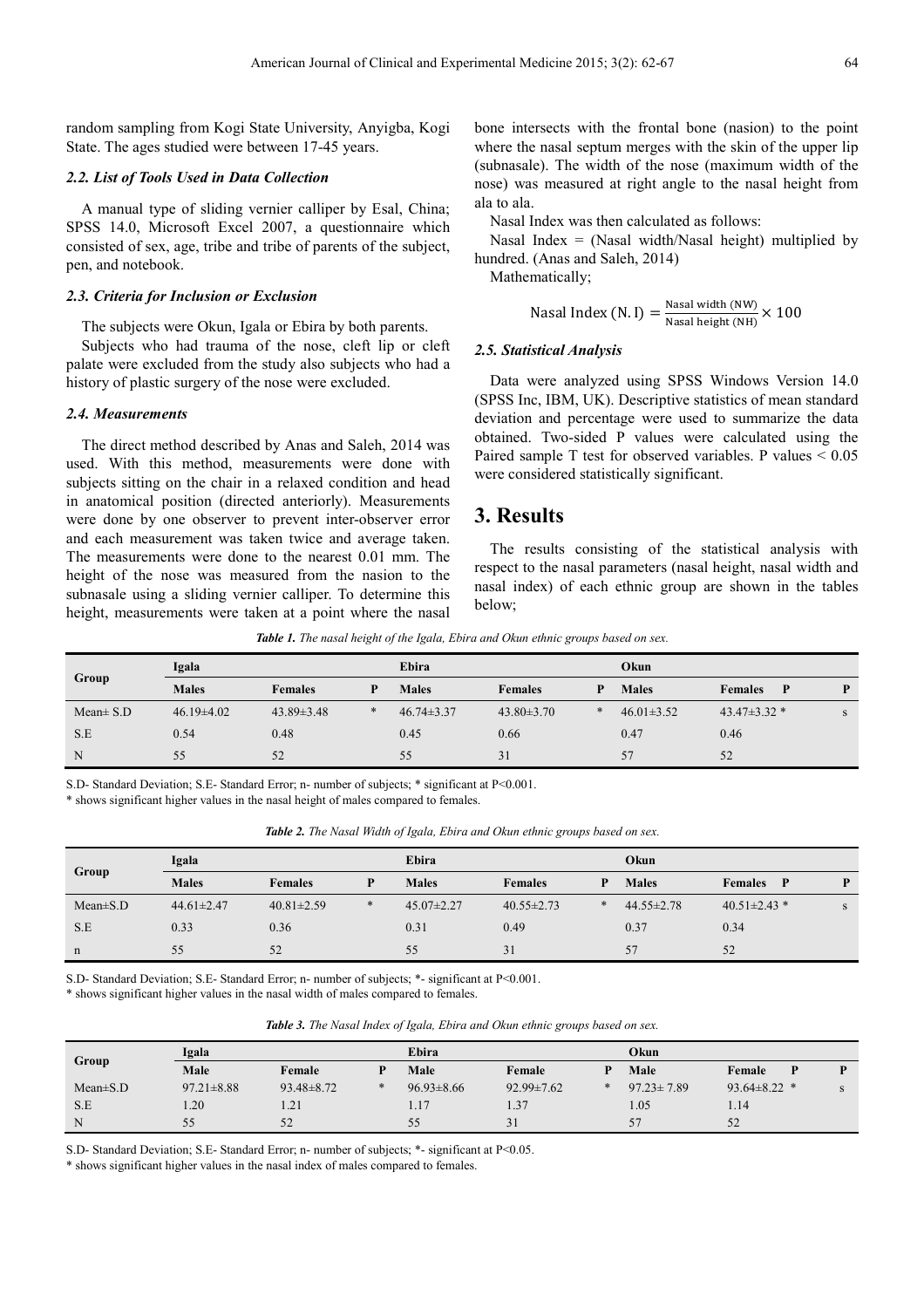*Table 4. Nasal parameters of Igala, Ebira and Okun ethnic groups based on ethnicity.* 

| Group          | <b>Nasal Height</b> |                  |                | Nasal Width |                  |                |                | Nasal Index |                  |                  |                |               |
|----------------|---------------------|------------------|----------------|-------------|------------------|----------------|----------------|-------------|------------------|------------------|----------------|---------------|
|                | Igala               | Ebira            | Okun           |             | Igala            | Ebira          | Okun           |             | Igala            | Ebira            | Okun           |               |
| $Mean \pm S.D$ | $45.07\pm3.92$      | $45.68 \pm 3.75$ | $44.80\pm3.64$ | ns          | $42.76 \pm 3.16$ | $43.44\pm3.27$ | $42.62\pm3.30$ | ns          | $95.39 \pm 8.96$ | $95.51 \pm 8.47$ | $95.52\pm8.21$ | <sub>ns</sub> |
| S.E            | 0.38                | 0.40             | 0.35           |             | 0.31             | 0.35           | 0.32           |             | 0.87             | 0.91             | 0.79           |               |
| N              | 107                 | 86               | 109            |             | 107              | 86             | 109            |             | 107              | 86               | 109            |               |

S.D- Standard Deviation; S.E- Standard Error; n- number of subjects; ns- not significant at P<0.05.

'ns' shows no significant difference in the nasal parameters between the ethnic groups.

# **4. Discussion**

The nose can be classified into three classes based on nasal index, as; Leptorrhine or fine nose (nasal index of 69.9 or less), Mesorrhine or medium nose (nasal index of 70.0-84.9) and platyrrhine or broad nose (nasal index of 85 and above).

In the present study (Table 1  $\&$  2), the nasal index of the Igala, Ebira and Okun ethnic groups place them under the platyrrhine nose type. This is in conformity with previous researches conducted by Risley [19] that places the nose type of Africans into platyrrhine type. Oladipo [23] also reported a platyrrhine nose type in an analysis of the nasal indices of Igbo, Ijaw and Yoruba ethnic groups in southern Nigeria. In another study carried out among the Bekwaras in Cross River State, Nigeria; Esomonu [3] reported a platyrrhine nose type. However, a few studies have recorded mesorrhine nose type among some ethnic groups in Nigeria. Oladipo [24] reported a mesorrhine nose type for Andoni ethnic group of Rivers State in Nigeria, also Ikwerre males fell under the mesorrhine nose type [25], Ibibio females and Yakurr males of South-South Nigeria [26] and Hausas of Northern Nigeria [4]. Staka [27] reported a leptorrhine nose type for the Kosovo Albanian population of which the mean nasal index was 65.46±6.32 irrespective of sex. This shows that a racial variation exists in nasal index of various populations. The reason for the platyrrhinity of the Igala, Ebira and Okun ethnic groups of Kogi State can be linked to postulation made by Hall [9] that broader noses (Platyrrhine) are favoured in warm climates whereas narrower noses are favoured in cold climates. This distribution is identified as a consequence of natural selection [9]. The result of this study conforms to this postulation as the Igala, Ebira and Okun people are within the warmer climates of Nigeria.

From Table 1, 2 and 3, the Igala, Ebira and Okun males had significantly higher nasal height, nasal width and nasal index compared to their female counterparts  $(P<0.05)$ indicating sexual dimorphism. This result also conforms to previous studies where sexual dimorphism was observed. Oladipo [23] reported platyrrhine nose type in an analysis of the nasal indices of Igbo, Ijaw and Yoruba ethnic groups of southern Nigeria with males having significant higher nasal index than females (P<0.05). Eliakim-Ikechukwu [26] reported higher values of nasal parameters among the Yakurr females in the study of the nasal parameters of Ibibio and Yakurr ethnic groups in South- South Nigeria. Eboh [12] reported non-existence of sexual dimorphism in the study of the nasal indices among Benin adolescents in Edo State Nigeria. The reason for sexual dimorphism may be due to

etiological factors as genetics and hormones [29].

From Table 4, there was no significant difference in the nasal parameters between the Igala, Ebira and Okun ethnic groups irrespective of their ethnicity. This is in conformity with the work of Eliakim-Ikechukwu [2] in the study of the nasal indices and bi-alar angle of the Ibo and Yoruba ethnic groups of Nigeria as there was no significant difference in the nasal indices between the Ibos and Yorubas. However, this study is in contrast to the work of Eliakim-Ikechukwu [26] in the study of the nasal parameters of Ibibio and Yakurr ethnic groups of South-South Nigeria as there was significant ethnic difference in the nasal parameters of the Ibibios and Yakurr. Also, Anas and Saleh [4] reported in the anthropometric comparison of the nasal indices between Hausa and Yoruba ethnic groups in Nigeria residing in Kano State that there was significant difference in the nasal indices between Hausas and Yorubas. Comparing the present study with that of Jovanovic [30] on the nasal morphological characteristics of the Serbian population (Caucaseans) with mean nasal index of 66.78, it can be seen that the Igala, Ebira and Okun ethnic groups had higher values. This shows that variation exists in the nasal parameters of different ethnic groups and races. The reason for the similarities in the nasal parameters of Igala, Ebira and Okun ethnic group can be linked to postulations made by Farkas [31] that the nasal index is related to regional and climatic differences so, it is expected that ethnic groups in the same climatic region should have similarities in their nasal indices. The nasal indices of Igala, Ebira and Okun ethnic groups of Kogi State (North- central Nigeria) showed higher values when compared to the some studies on nasal indices carried out among some ethnic groups in Southern Nigeria though they all fell within the platyrrhine nose type. Oladipo [24] reported mean nasal indices of 86.38±1.35 for the Okrika ethnic group of Rivers State, Nigeria in the anthropometric comparison of the nasal indices between Andoni and Okrika ethnic groups of Rivers State, Nigeria. Also, Eliakim-Ikechukwu [26] reported mean nasal indices of  $86.58\pm1.20$  for the Ibibio males in the study of the nasal parameters of Ibibio and Yakurr ethnic groups of South-South, Nigeria. This difference can be due to a warmer climate with mean higher temperature of  $28.03^{\circ}$ C in Kogi state [21] compared to  $24.3^{\circ}$ C in Rivers State [32].

# **5. Conclusion**

In conclusion, Igala, Ebira and Okun ethnic groups fall under the platyrrhine nose type. In addition, the study showed the existence of sexual dimorphism in all the nasal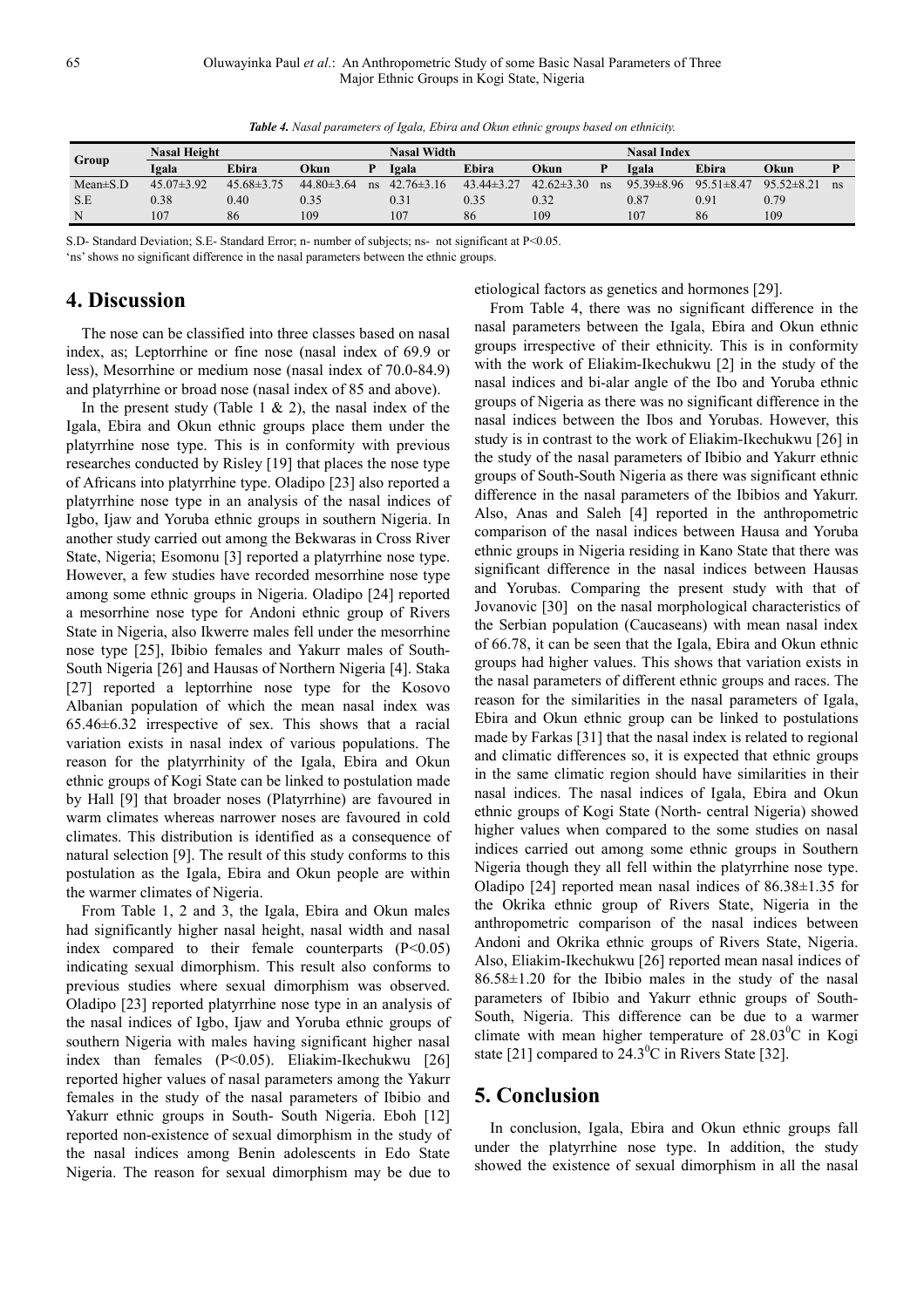parameters considered in each ethnic group with males having significantly higher values (P<0.05) than females. Also, this study supported the preposition that ethnic group living in the same climatic condition will have the same nose type as no significant difference was observed in all the nasal parameters between the Igala, Ebira and Okun ethnic groups. The results obtained from this study suggest that the nose could be a useful anthropometrical tool in separating gender and ethnic groups existing in different geographical location.

Further studies should be carried out among other ethnic groups in the northern parts of Nigeria and Africa for better comparisons with the values gotten from the major ethnic groups in Kogi State. The data obtained in this work is therefore recommended to forensic medics, anthropologists and clinicians (rhinoplastic surgeons).

# **References**

- [1] Oladipo, G., Udoaka, A., Afolabi, E. and Bob-Manuel, I. (2008). Nasal Parameters of Itsekiris And Urhobos Of Nigeria*. The International Journal of Biological Anthropology*. *3(1).*
- [2] Eliakim-Ikechukwu, C., Bassey, T. and Ihentuge, C. (2012). Study of the Nasal Indices and Bialar Angle of the Ibo and Yoruba Ethnic groups of Nigeria. *Journal of Biology, Agriculture and Healthcare, 2(11)*:149-152.
- [3] Esomonu, U.G., Ude, R.A., Lukpata, P.U. and Nandi, E.M. (2013). Anthropometric study of the nasal index of Bekwara ethnic group of cross river state, Nigeria. *International Research Journal of Applied and Basic Sciences, 5(10)*:1262- 1265.
- [4] Anas, I.Y. and Saleh, M.S. (2014). Anthropometric Comparison of Nasal Indices between Hausa and Yoruba Ethnic Groups in Nigeria. *Journal of Scientific Research and Reports, 3(3)*:437-444.
- [5] Sarka ,J. (2014). Important Criteria for Racial Identification. Biology. The next Generation Library.
- [6] Porter, J.P. and Olson, K.L. (2003). Analysis of the African American female nose. *Plastic Reconstruction Surgery, 111(2)*: 627-628.
- [7] Alex, F.R., Steven, B. and Timothy, G.L. (1996). Human Body Composition. 4th ed. Human Kinetics Publishers, pp.167-172.
- [8] Olotu, J.E., Eroje ,A., Oladipo, G.S. and Ezon-Ebidor, E. (2009). Anthropometric study of the facial and nasal length of adult Igbo ethnic group in Nigeria*. The International Journal of Biological Anthropology,* 2(2).
- [9] Hall, R.L. and Hall, D.A. (1995). Geographic variation of native people along the Pacific Coast. *Human Biology, 67(3):* 407-426.
- [10] Sinnatamby, C.S. (2006). Last's Anatomy: Regional and Applied. 11<sup>th</sup> Ed. Edinburgh: Churchill Livingstone, pp. 385.
- [11] Heidari, Z., Mahmoudzadeh-Sagheb, H., Khammar, T. and Khammar M. (2009). Anthropometric measurements of external nose in 18-25-year-old Sistani and Baluch aborigine women in the southeast of Iran. *Folia Morphology .68(2):*88- 92*.*
- [12] Eboh, D. E. O. (2011). Nasal indices among Bini adolescents in Edo State, Nigeria. *International Journal of Morphology, 29(4)*:1231-1234.
- [13] Kashmira, L.(2011). Different Type of Noses. Available in: http://www.buzzle.com/articles/different-types-of-noses.html.
- [14] Willams, P., Dyson, M., Dussak, J.E., Bannister, L.H., Berry, M.M., Collins, P. and Ferguson, M.W.J. (1995). Skeletal System. Gray's Anatomy. 3rd Ed. Edinburgh: Churchill Livingstone, pp.609-612.
- [15] Jimoh, R.O., Alabi, S.B., Kayode, A.S., Salihu, A.M. and Ogidi, O.D. (2011). Rhinometry: spectrum of nasal profile among Nigerian Africans. *Brazilian Journal Otorhinolaryngology, 77(5)* :589-593.
- [16] Sparks, C.Z. and Jantz, R.L. (2002). A reassessment of human cranial plasticity: boas revisited. *Proceeding of the National Academy of Sciences,99*:14636-14639.
- [17] Xu, B., Wang, Y., Ma, J., Li, M. and Xu, L. (2011). A computer-aid study on the craniofacial features of Archang race in Yunnan province of China. *Hua Xi Kou Qiang Yi Xue Za Zhi. 19(6):*394-396.
- [18] Ofodile, F.A. and Bokhari, F., (1995). The African American nose: part II. *Annals of Plastic Surgery, 34(2)*:123-129.
- [19] Risely, H.H.(1915).The People of India. 2nd ed. Delhi: Oriental books. ReprintCorporation, 1969, pp. 395-399.
- [20] Carleton, D.C. (1989). The race of Europe, the European Anthropometry. 5<sup>th</sup> ed. London:Macmillian publishers, pp. 9-93.
- [21] Audu, E.B. (2012). An Analytical View of Temperature in Lokoja, Kogi State, Nigeria. *International Journal of Science and Technology*,*2(12)*:856-859.
- [22] Encyclopædia Britannica (2014). Ultimate Reference Suite. Chicago: Encyclopædia Britannica. Volume 2 No 14.
- [23] Oladipo, G.S., Olabiyi, A.O., Oremosu, A.A. and Noronha, C.C. (2007). Nasal indices among major ethnic group in southern Nigeria. *Scientific Research and Essay, 2(1):* 20-22.
- [24] Oladipo, G.S., Eroje, M.A. and Fawehinmi, H.B. (2009). Anthropometric comparison of the nasal indices between the Adoni and Okrika ethnic groups of Rivers State, Nigeria. *International Journal of Medical Science, 1(4):*135-137.
- [25] Oladipo, G. S., Oyakhire, M. O. and Ugboma, H. A. A. (2010). Anthropometric Studies of Nasal Indices of the Ekpeye and Ikwerre Ethnic Groups in Nigeria. *Asian Journal of Medical Science*, 2(4):167-169.
- [26] Eliakim-Ikechukwu, C., Iro, C.M., Ihentuge, C.J. and Bassey, T.E. (2013). Nasal Parameters of Ibibio and Yakurr Ethnic Groups of South- South Nigeria. *Journal of pharmacy and Biological Sciences, 5(6)*:23-26.
- [27] Staka, G.,Dragidella, F. and Disha, M. (2012). Anthropometric studies of nasal index of the Kosovo Albanian population. *Antrocom Online Journal of Anthropology, 8(2):* 457-462*.*
- [28] Oladipo, G. S., Okoh, P. D., Akande, P. A. and Oyakhire, M. O. (2011). Anthropometric study of some craniofacial parameters: head circumference, nasal height, nasal width and nasal index of adult Omoku indigenes of Nigeria. *American Journal of Scientific and Industrial Res*earch, *2(1)*:54-57.